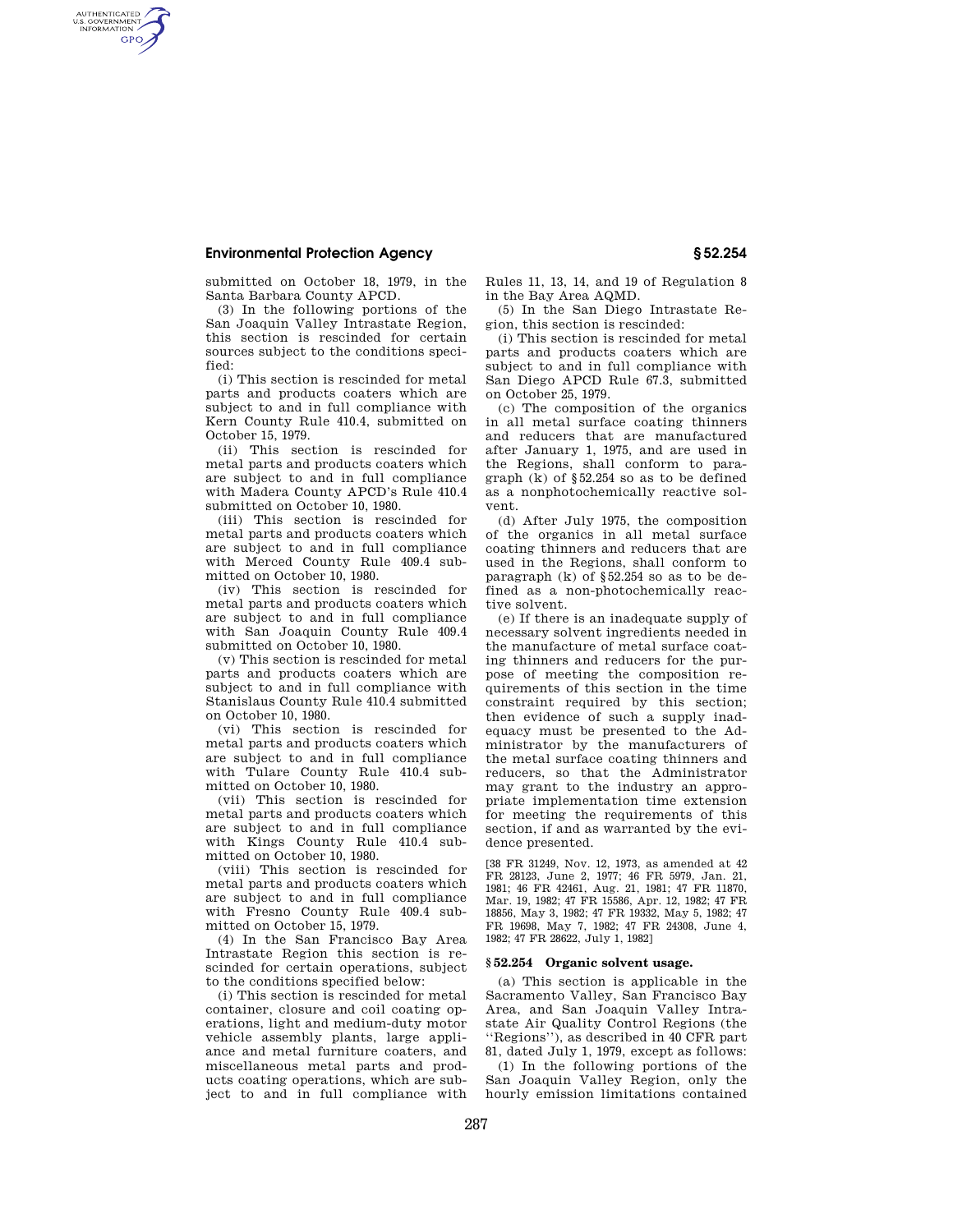in paragraphs (b), (c), and (d) of this section are in effect; the following paragraphs, needed for interpretation are also in effect: Paragraphs (e) through  $(l)$  and  $(o)$  through  $(q)$  of this section. In addition, this section is entirely rescinded for specific operations for some of the counties noted below:

(i) This section is rescinded entirely for metal parts and products coaters which are subject to and in full compliance with Rule 409.4 for the Fresno County APCD, Rule 410.4 for the Kings County APCD, Rule 410.4 for the Madera County APCD, Rule 409.4 for the Merced County APCD, Rule 409.4 for the San Joaquin County APCD, Rule 409.4 for the Stanislaus County APCD, and Rule 410.4 for the Tulare County APCD.

(ii) Kern County APCD. This section is rescinded entirely for metal parts and product coaters which are subject to and in full compliance with Rule 410.4.

(iii) Fresno County APCD.

(iv) San Joaquin County APCD.

(v) Madera County APCD.

(vi) Merced County APCD.

(2) In the following portions of the San Joaquin Valley Region, only the hourly emission limitations contained in paragraphs (b), (c), and (d) of this section and the architectural coatings and solvent disposal emission limitations contained in paragraphs (m) and  $(n)$  of this section are in effect; the following paragraphs, needed for interpretation and enforcement of these emission limitations, are also in effect: Paragraphs (e) through (l) and (o) through  $(q)$  of this section.

(i) Kings County APCD.

(3) In the following portions of the Sacramento Valley Region, this section is rescinded:

(i) Sacramento County APCD.

(ii) Yolo-Solano APCD.

(iii) Shasta County APCD.

(iv) Placer County APCD (Mountain Counties Air Basin portion).

(v) Yuba County APCD.

(vi) Sutter County APCD.

(vii) El Dorado County (Mountain Counties Air Basin portion).

(4) This section is rescinded for the San Francisco Bay Area Intrastate Region except for paragraph (d), which is retained until December 31, 1982 for

**§ 52.254 40 CFR Ch. I (7–1–10 Edition)** 

sources constructed prior to October 2, 1974. The following paragraphs, needed for interpretation and enforcement of paragraph (d) are also in effect: Paragraphs (e) through (l) and (o) through (q) of this section.

 $(5)$  In the following portions of the Sacramento Valley Intrastate Region, paragraph (m) of this section is rescinded.

(i) Butte County APCD.

(ii) Sutter County APCD.

(b) No person shall discharge into the atmosphere more than 15 pounds of organic materials in any 1 day or more than 3 pounds in any 1 hour from any article, machine, equipment, or other contrivance in which any organic solvent or any material containing organic solvent comes into contact with flame or is baked, heat-cured, or heatpolymerized in the presence of oxygen, unless said discharge has been reduced by at least 85 percent. Those portions of any series of articles, machines, equipment, or other contrivances designed for processing continuous web, strip, or wire that emit organic materials in the course of using operations described in this section shall be collectively subject to compliance with this section.

(c) A person shall not discharge to the atmosphere more than 40 pounds of organic materials in any 1 day or more than 8 pounds in any 1 hour from any article, machine, equipment, or other contrivance used under conditions other than those described in paragraph (b) of this section for employing or applying any photochemically reactive solvent, as defined in paragraph (k) of this section, or material containing such photochemically reactive solvent, unless said discharge has been reduced by at least 85 percent. Emissions of organic materials into the atmosphere resulting from air- or heateddrying of products for the first 12 hours after their removal from any article, machine, or other contrivance described in this section shall be included in determining compliance with this paragraph. Emissions resulting from baking, heat-curing, or heat-polymerizing as described in paragraph (b) of this section shall be excluded from determination of compliance with this section. Those portions of any series of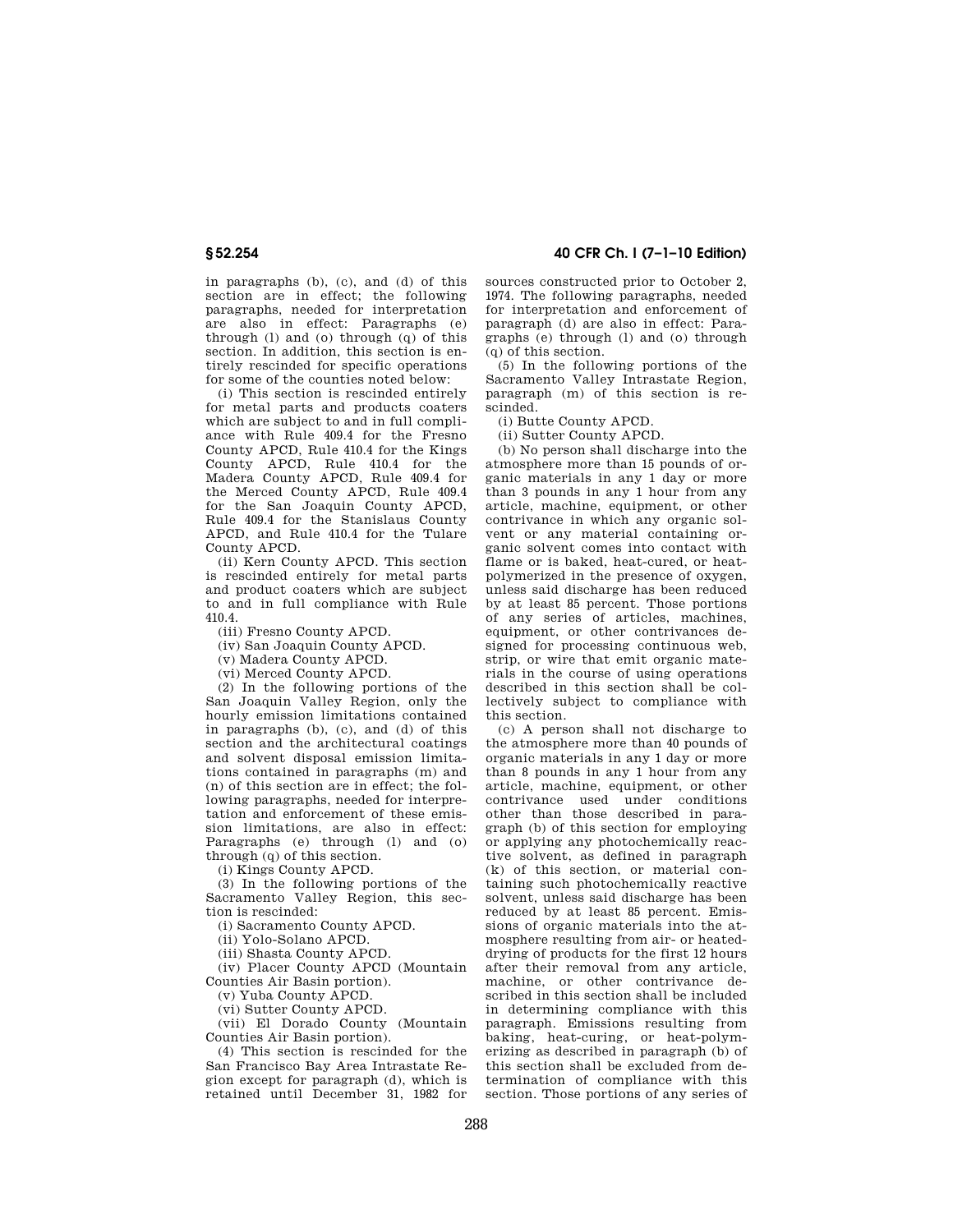# **Environmental Protection Agency § 52.254**

articles, machines, equipment, or other contrivances designed for processing a continuous web, strip, or wire that emit organic materials in the course of using operations described in this section shall be collectively subject to compliance with this section.

(d) A person shall not, after August 31, 1976, discharge into the atmosphere more than 3,000 pounds of organic materials in any 1 day or more than 450 pounds in any 1 hour from any article, machine, equipment, or other contrivance in which any nonphotochemically reactive organic solvent or any material containing such a solvent is employed or applied, unless said discharge has been reduced by at least 85 percent. Emissions of organic materials into the atmosphere resulting from air- or heated-drying of products for the first 12 hours after their removal from any article, machine, equipment, or other contrivance described in this section shall be included in determining compliance with this section. Emissions resulting from baking, heat-curing, or heat-polymerizing as described in paragraph (b) of this section shall be excluded from determination of compliance with this section. Those portions of any series of articles, machines, equipment, or other contrivances designed for processing a continuous web, strip, or wire that emit organic materials in the course of using operations described in this section shall be collectively subject to compliance with this section.

(e) Emissions of organic materials to the atmosphere from the cleaning with photochemically reactive solvent, as defined in paragraph (k) of this section, of any article, machine, equipment, or other contrivance described in paragraph (b), (c), or (d) of this section, shall be included with the other emissions of organic materials for determining compliance with this rule.

(f) Emissions of organic materials into the atmosphere required to be controlled by paragraph (b), (c), or (d) of this section, shall be reduced by:

(1) Incineration, provided that 90 percent or more of the carbon in the organic material being incinerated is oxidized to carbon dioxide, or

(2) Adsorption, or

(3) Processing in a manner determined by the Administrator to be not less effective than the methods outlined in paragraph (f) (1) or (2) of this section.

(g) A person incinerating, adsorbing, or otherwise processing organic materials pursuant to this section shall provide, properly install and maintain in calibration, in good working order and in operation, devices as specified in the authority to construct or permit to operate, or as specified by the Administrator, for indicating temperatures, pressures, rates of flow, or other operating conditions necessary to determine the degree and effectiveness of air pollution control.

(h) Any person using organic solvents or any materials containing organic solvents shall supply the Administrator upon request and in the manner and form prescribed by him, written evidence of the chemical composition, physical properties, and amount consumed for each organic solvent used.

(i) The provisions of this section shall not apply to:

(1) The manufacture of organic solvents, or the transport or storage of organic solvents or materials containing organic solvents.

(2) The use of equipment for which other requirements are specified by rules or which are exempted from air pollution control requirements by applicable rules affecting the storage of petroleum products, effluent oil-water separators, and the transfer of gasoline.

(3) The spraying or other employment of insecticides, pesticides, or herbicides.

(4) The employment, application, evaporation, or drying of saturated halogenated hydrocarbons or perchloroethylene.

(5) The use of any material in any article, machine, equipment, or other contrivance described in paragraph (b), (c), (d), or (e) of this section, if:

(i) The volatile content of such materials consists only of water and organic solvent, and

(ii) The organic solvents comprise not more than 20 percent by volume of said volatile content, and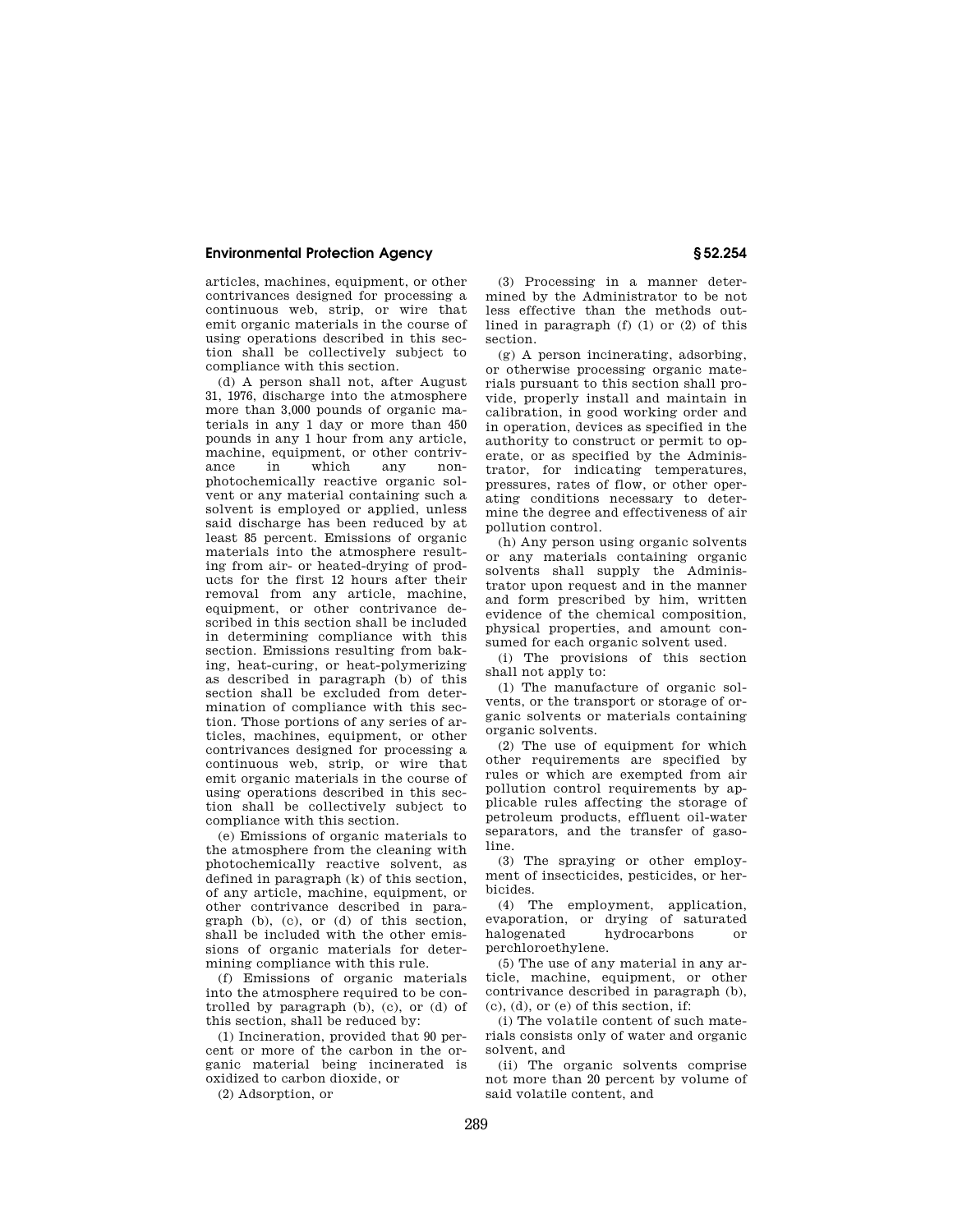**§ 52.254 40 CFR Ch. I (7–1–10 Edition)** 

(iii) The volatile content is not photochemically reactive as defined in paragraph (k) of this section, and

(iv) The organic solvent or any material containing organic solvent does not come into contact with flame.

This last stipulation applies only for those articles, machines, equipment, or contrivances that are constructed or modified after the effective date of this section.

(6) The use of any material in any article, machine, equipment or other contrivance described in paragraph (b), (c), (d), or (e) of this section, if:

(i) The organic solvent content of such material does not exceed 30 percent by volume of said material; this to be effective until January 1, 1977. After January 1, 1977, the organic solvent content of such material must not exceed 20 percent by volume of said material.

(ii) The volatile content is not photochemically reactive as defined in paragraph (k) of this section, and

(iii) The organic solvent or any material containing organic solvent does not come into contact with flame. This last stipulation applies only for those articles, machines, equipment, or contrivances that are constructed or modified after the effective date of this section.

(j) For the purposes of this section, organic solvents include diluents, thinners, and reducers and are defined as organic materials that are liquids at standard conditions and are used as dissolvers, viscosity reducers, or cleaning agents, except that such materials exhibiting a boiling point higher than 220 °F at 0.5 millimeter mercury absolute pressure or having an equivalent vapor pressure shall not be considered to be solvents unless exposed to temperatures exceeding 220 °F.

(k) For the purpose of this section, a photochemically reactive solvent is any solvent with an aggregate of more than 20 percent of its total volume composed of the chemical compounds classified below or which exceeds any of the following individual percentage composition limitations, referred to the total volume of solvent:

(1) A combination of hydrocarbons, alcohols, aldehydes, esters, ethers, or olefinic or cycloolefinic type of unsaturation; 5 percent;

(2) A combination of aromatic compounds with 8 or more carbon atoms to the molecule except ethylbenzene, phenyl acetate, and methyl benzoate; 8 percent;

(3) A combination of ethylbenzene, ketones having branched hydrocarbon structures, trichloroethylene or toluene: 20 percent.

Whenever any organic solvent or any constituent of an organic solvent may be classified from its chemical structure into more than one of the above groups of organic compounds, it shall be considered as a member of the most reactive chemical group, that is, that group having the least allowable percent of the total volume of solvents.

(l) For the purpose of this section, organic materials are defined as chemical compounds of carbon excluding carbon monoxide, carbon dioxide, carbonic acid, metallic carbonates, and ammonium carbonate.

(m) Architectural coatings and their use shall conform to the following requirements, on or before January 1, 1975:

(1) A person shall not sell or offer for sale or use in the areas in which this section applies, in containers of 1-quart capacity or larger, any architectural coating containing photochemically reactive solvent, as defined in paragraph (k) of this section.

(2) A person shall not employ, apply, evaporate, or dry in the areas in which this section applies, any architectural coating purchased in containers of 1– quart capacity or larger containing photochemically reactive solvent, as defined in paragraph (k) of this section.

(3) A person shall not thin or dilute any architectural coating with a photochemically reactive solvent, as defined in paragraph (k) of this section.

(4) For the purpose of this section, an architectural coating is defined as a coating used for residential or commercial buildings and their appurtenances, or for industrial buildings.

(n) A person shall not during any one day dispose of a total of more than 1.5 gallons of any photochemically reactive solvent as defined in paragraph (k) of this section, or of any material containing more than 1.5 gallons of any